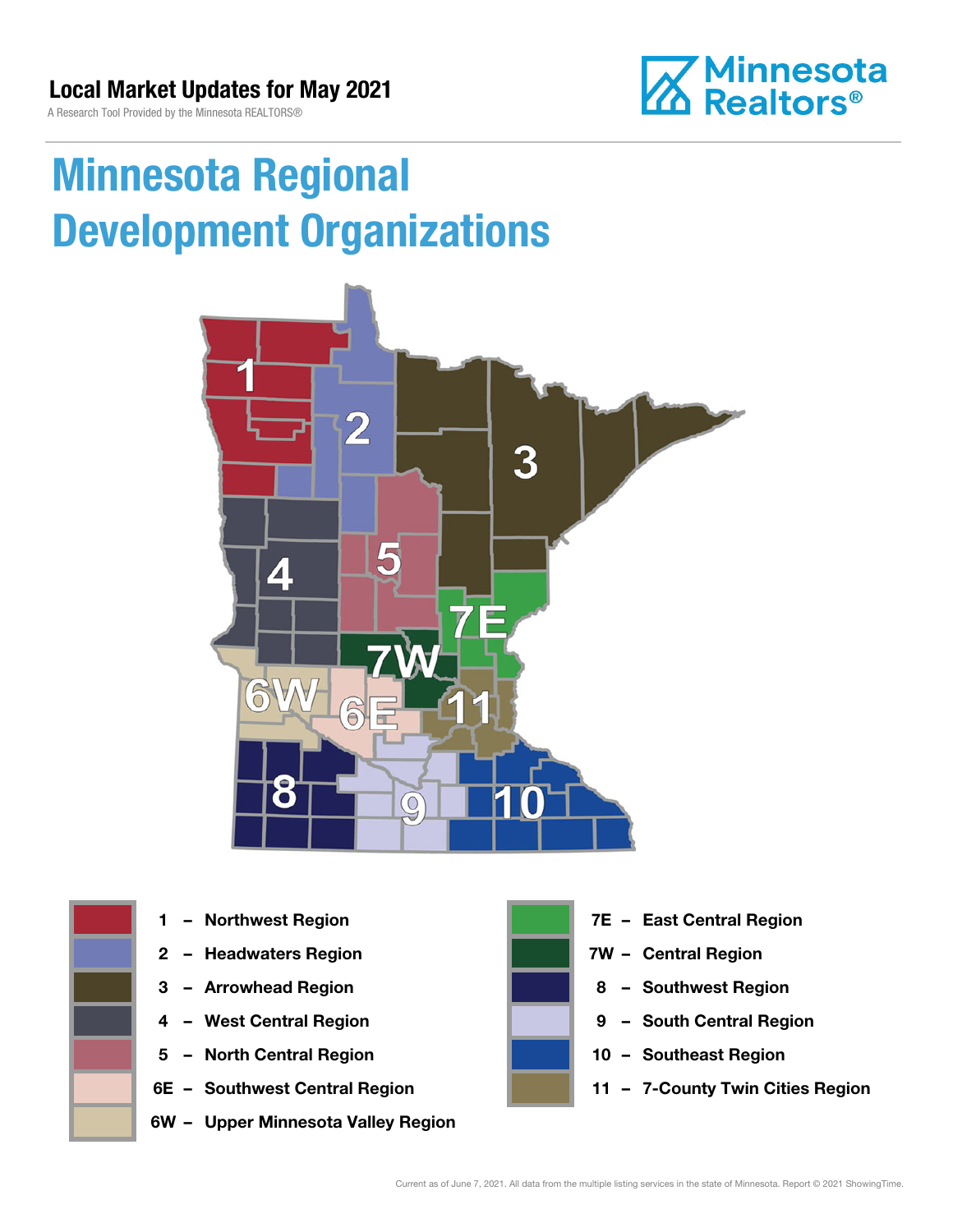A Research Tool Provided by the Minnesota REALTORS®



## 1 – Northwest Region

|                                          | <b>May</b> |           |                | <b>Year to Date</b> |                    |                |
|------------------------------------------|------------|-----------|----------------|---------------------|--------------------|----------------|
| <b>Key Metrics</b>                       | 2020       | 2021      | Percent Change | <b>Thru 5-2020</b>  | <b>Thru 5-2021</b> | Percent Change |
| <b>New Listings</b>                      | 66         | 54        | $-18.2%$       | 228                 | 192                | $-15.8%$       |
| <b>Pending Sales</b>                     | 41         | 63        | $+53.7%$       | 177                 | 222                | $+25.4%$       |
| <b>Closed Sales</b>                      | 42         | 36        | $-14.3%$       | 148                 | 181                | $+22.3%$       |
| Median Sales Price*                      | \$146,250  | \$166,200 | $+13.6%$       | \$125,000           | \$147,000          | $+17.6%$       |
| Percent of Original List Price Received* | 91.4%      | 94.4%     | $+3.3%$        | 91.0%               | 94.6%              | $+4.0%$        |
| Days on Market Until Sale                | 127        | 111       | $-12.6%$       | 108                 | 80                 | $-25.9%$       |
| Months Supply of Inventory               | 5.3        | 1.4       | - 73.6%        |                     |                    |                |

\* Does not account for sale concessions and/or down payment assistance. Note: Activity for one month can sometimes look extreme due to small sample size.



#### **Historical Median Sales Price** Rolling 12-Month Calculation

Statewide —

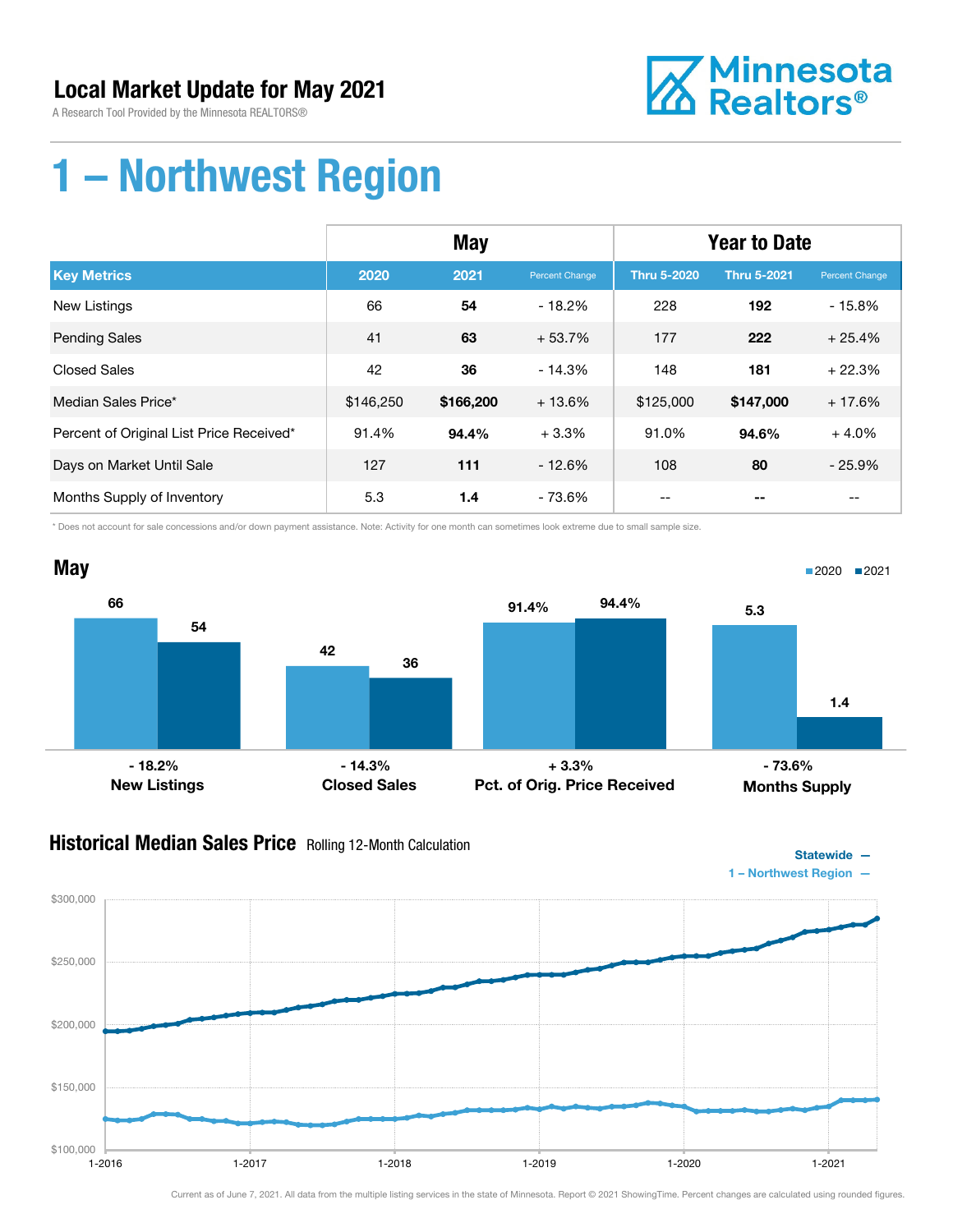A Research Tool Provided by the Minnesota REALTORS®



## 2 – Headwaters Region

|                                          | <b>May</b> |           |                | <b>Year to Date</b> |                    |                |
|------------------------------------------|------------|-----------|----------------|---------------------|--------------------|----------------|
| <b>Key Metrics</b>                       | 2020       | 2021      | Percent Change | <b>Thru 5-2020</b>  | <b>Thru 5-2021</b> | Percent Change |
| <b>New Listings</b>                      | 178        | 220       | $+23.6%$       | 608                 | 557                | $-8.4%$        |
| <b>Pending Sales</b>                     | 140        | 151       | $+7.9%$        | 405                 | 462                | $+14.1%$       |
| <b>Closed Sales</b>                      | 86         | 92        | $+7.0%$        | 269                 | 359                | $+33.5%$       |
| Median Sales Price*                      | \$207,500  | \$229,950 | $+10.8%$       | \$190,250           | \$200,000          | $+5.1%$        |
| Percent of Original List Price Received* | 95.0%      | 100.4%    | $+5.7%$        | 94.7%               | 97.2%              | $+2.6%$        |
| Days on Market Until Sale                | 62         | 40        | $-35.5%$       | 77                  | 61                 | $-20.8%$       |
| Months Supply of Inventory               | 4.8        | 1.8       | $-62.5%$       |                     |                    |                |

\* Does not account for sale concessions and/or down payment assistance. Note: Activity for one month can sometimes look extreme due to small sample size.

#### May 178 86 220 92 New Listings Closed Sales 95.0% 100.4% Pct. of Orig. Price Received 4.8 1.8 Months Supply ■2020 2021  $+ 23.6\%$  -  $+ 7.0\%$  -  $+ 5.7\%$  -  $- 62.5\%$

#### Historical Median Sales Price Rolling 12-Month Calculation



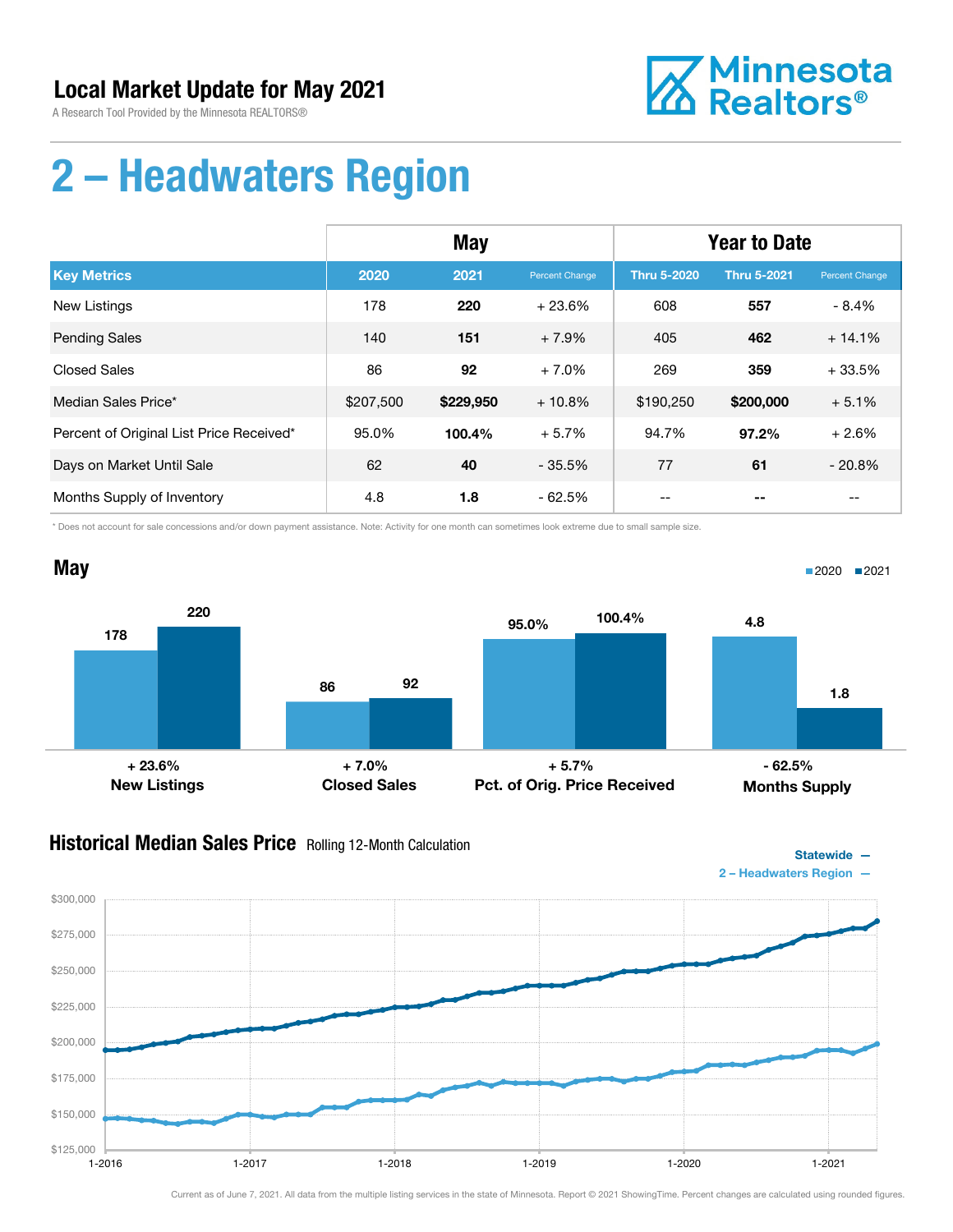A Research Tool Provided by the Minnesota REALTORS®



## 3 – Arrowhead Region

|                                          | <b>May</b> |           |                | <b>Year to Date</b> |                    |                |
|------------------------------------------|------------|-----------|----------------|---------------------|--------------------|----------------|
| <b>Key Metrics</b>                       | 2020       | 2021      | Percent Change | <b>Thru 5-2020</b>  | <b>Thru 5-2021</b> | Percent Change |
| <b>New Listings</b>                      | 679        | 727       | $+7.1%$        | 2,321               | 2,247              | $-3.2%$        |
| <b>Pending Sales</b>                     | 554        | 539       | $-2.7%$        | 1,778               | 1,941              | $+9.2%$        |
| <b>Closed Sales</b>                      | 346        | 445       | $+28.6%$       | 1,326               | 1,570              | $+18.4%$       |
| Median Sales Price*                      | \$183,700  | \$199,950 | $+8.8%$        | \$169,900           | \$190,000          | $+11.8%$       |
| Percent of Original List Price Received* | 94.9%      | 100.5%    | $+5.9%$        | 93.9%               | 97.6%              | $+3.9%$        |
| Days on Market Until Sale                | 77         | 51        | $-33.8%$       | 89                  | 71                 | $-20.2%$       |
| Months Supply of Inventory               | 4.6        | 2.0       | - 56.5%        |                     |                    | --             |

\* Does not account for sale concessions and/or down payment assistance. Note: Activity for one month can sometimes look extreme due to small sample size.



#### **Historical Median Sales Price** Rolling 12-Month Calculation



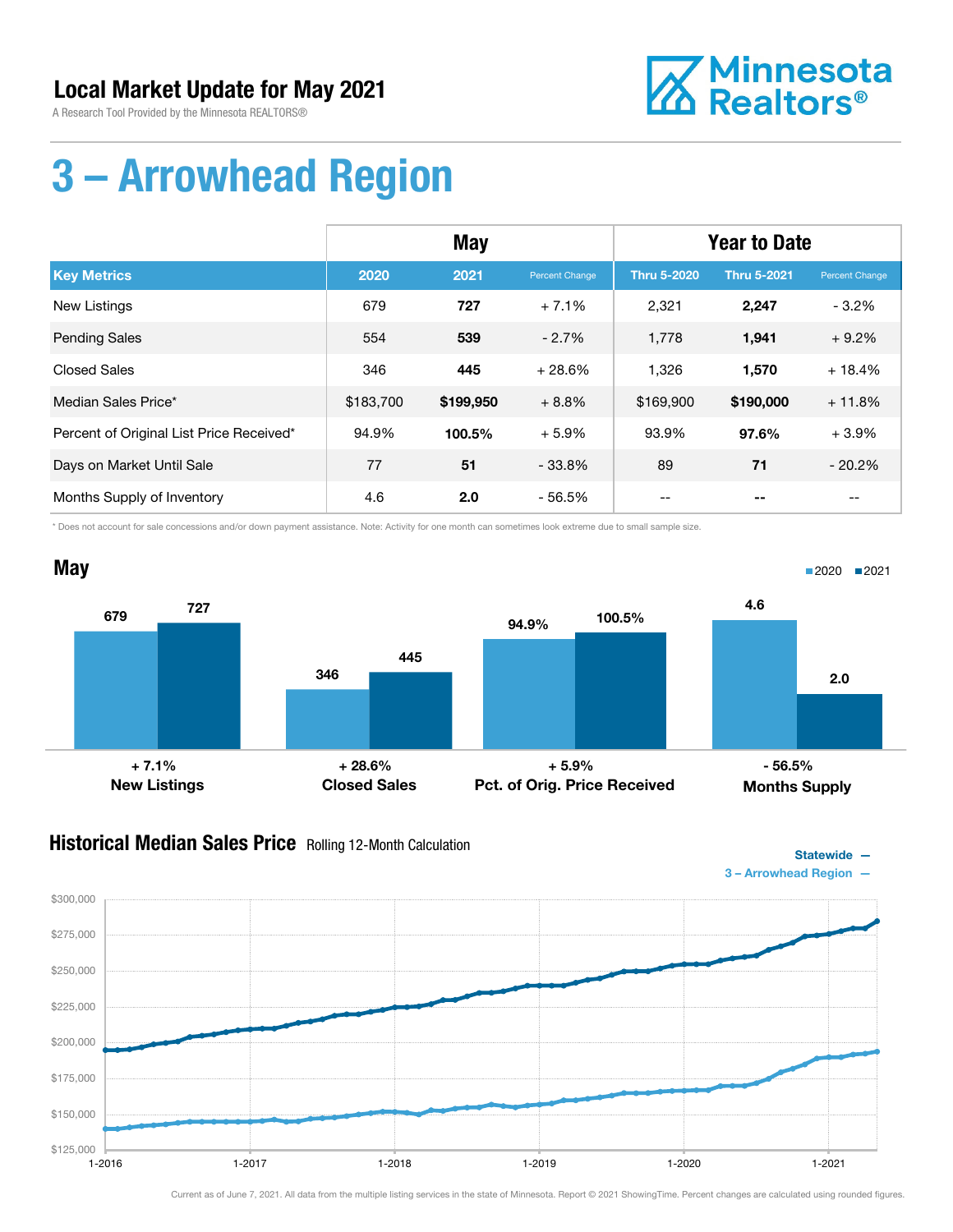A Research Tool Provided by the Minnesota REALTORS®



## 4 – West Central Region

|                                          | <b>May</b> |           |                | <b>Year to Date</b> |                    |                |
|------------------------------------------|------------|-----------|----------------|---------------------|--------------------|----------------|
| <b>Key Metrics</b>                       | 2020       | 2021      | Percent Change | <b>Thru 5-2020</b>  | <b>Thru 5-2021</b> | Percent Change |
| <b>New Listings</b>                      | 395        | 320       | $-19.0\%$      | 1,388               | 1,153              | $-16.9%$       |
| <b>Pending Sales</b>                     | 354        | 256       | $-27.7%$       | 981                 | 1,049              | $+6.9%$        |
| <b>Closed Sales</b>                      | 223        | 243       | $+9.0%$        | 690                 | 827                | + 19.9%        |
| Median Sales Price*                      | \$201,525  | \$280,000 | $+38.9%$       | \$198,500           | \$228,750          | $+15.2%$       |
| Percent of Original List Price Received* | 95.4%      | 98.7%     | $+3.5%$        | 94.8%               | 96.7%              | $+2.0%$        |
| Days on Market Until Sale                | 81         | 39        | $-51.9%$       | 82                  | 60                 | $-26.8%$       |
| Months Supply of Inventory               | 4.2        | 1.8       | $-57.1%$       | --                  |                    | --             |

\* Does not account for sale concessions and/or down payment assistance. Note: Activity for one month can sometimes look extreme due to small sample size.



### Historical Median Sales Price Rolling 12-Month Calculation



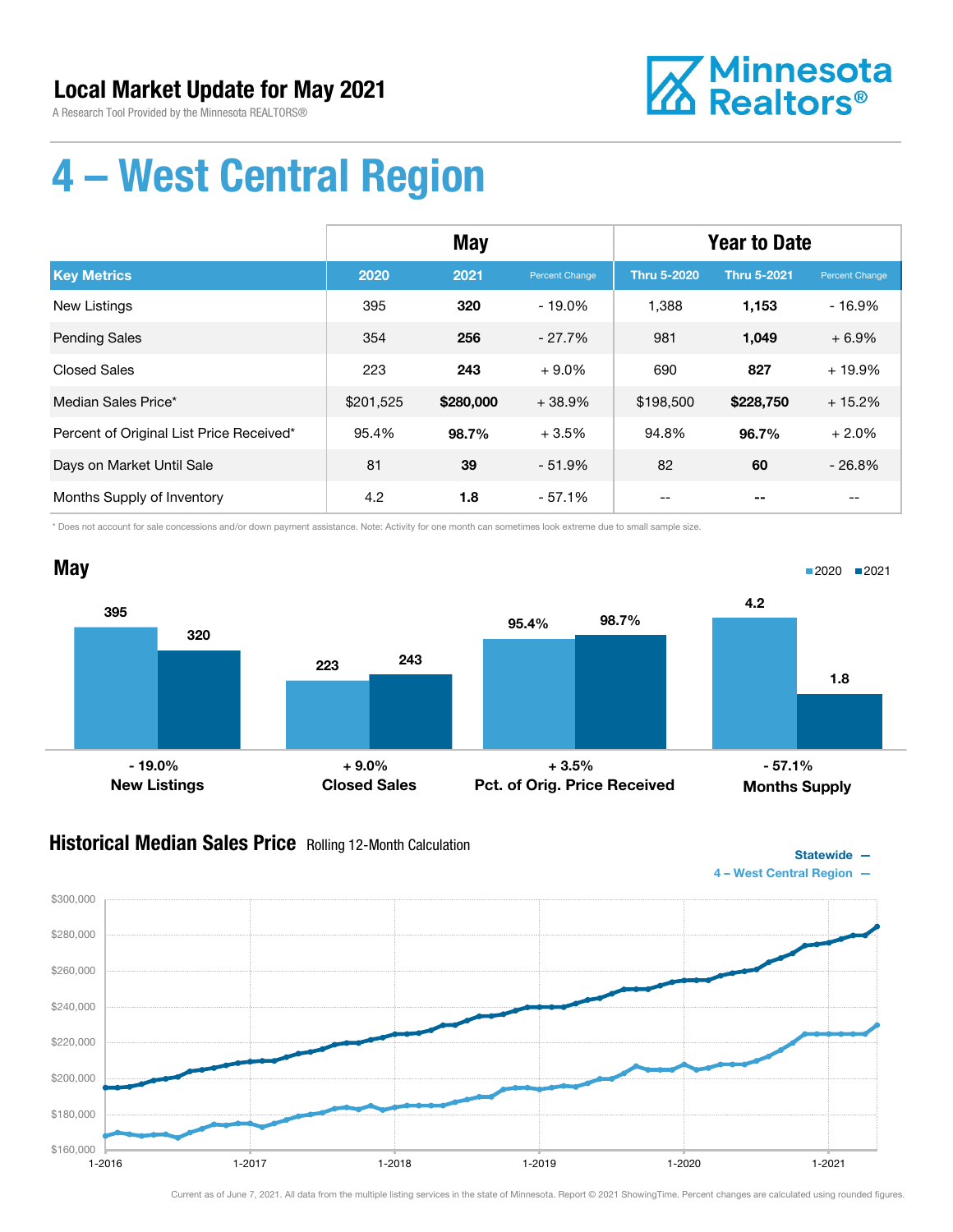A Research Tool Provided by the Minnesota REALTORS®



# 5 – North Central Region

|                                          | <b>May</b> |           |                | <b>Year to Date</b> |                    |                       |
|------------------------------------------|------------|-----------|----------------|---------------------|--------------------|-----------------------|
| <b>Key Metrics</b>                       | 2020       | 2021      | Percent Change | <b>Thru 5-2020</b>  | <b>Thru 5-2021</b> | <b>Percent Change</b> |
| New Listings                             | 470        | 381       | $-18.9\%$      | 1,560               | 1,296              | $-16.9%$              |
| <b>Pending Sales</b>                     | 359        | 323       | $-10.0\%$      | 1,103               | 1,165              | $+5.6%$               |
| <b>Closed Sales</b>                      | 273        | 269       | $-1.5%$        | 856                 | 962                | $+12.4%$              |
| Median Sales Price*                      | \$225,000  | \$249,900 | $+11.1%$       | \$194,450           | \$225,000          | $+15.7%$              |
| Percent of Original List Price Received* | 95.3%      | 100.5%    | $+5.5%$        | 94.6%               | 98.0%              | $+3.6%$               |
| Days on Market Until Sale                | 70         | 36        | $-48.6%$       | 84                  | 51                 | $-39.3%$              |
| Months Supply of Inventory               | 4.3        | 1.2       | $-72.1%$       | --                  |                    | --                    |

\* Does not account for sale concessions and/or down payment assistance. Note: Activity for one month can sometimes look extreme due to small sample size.



### Historical Median Sales Price Rolling 12-Month Calculation



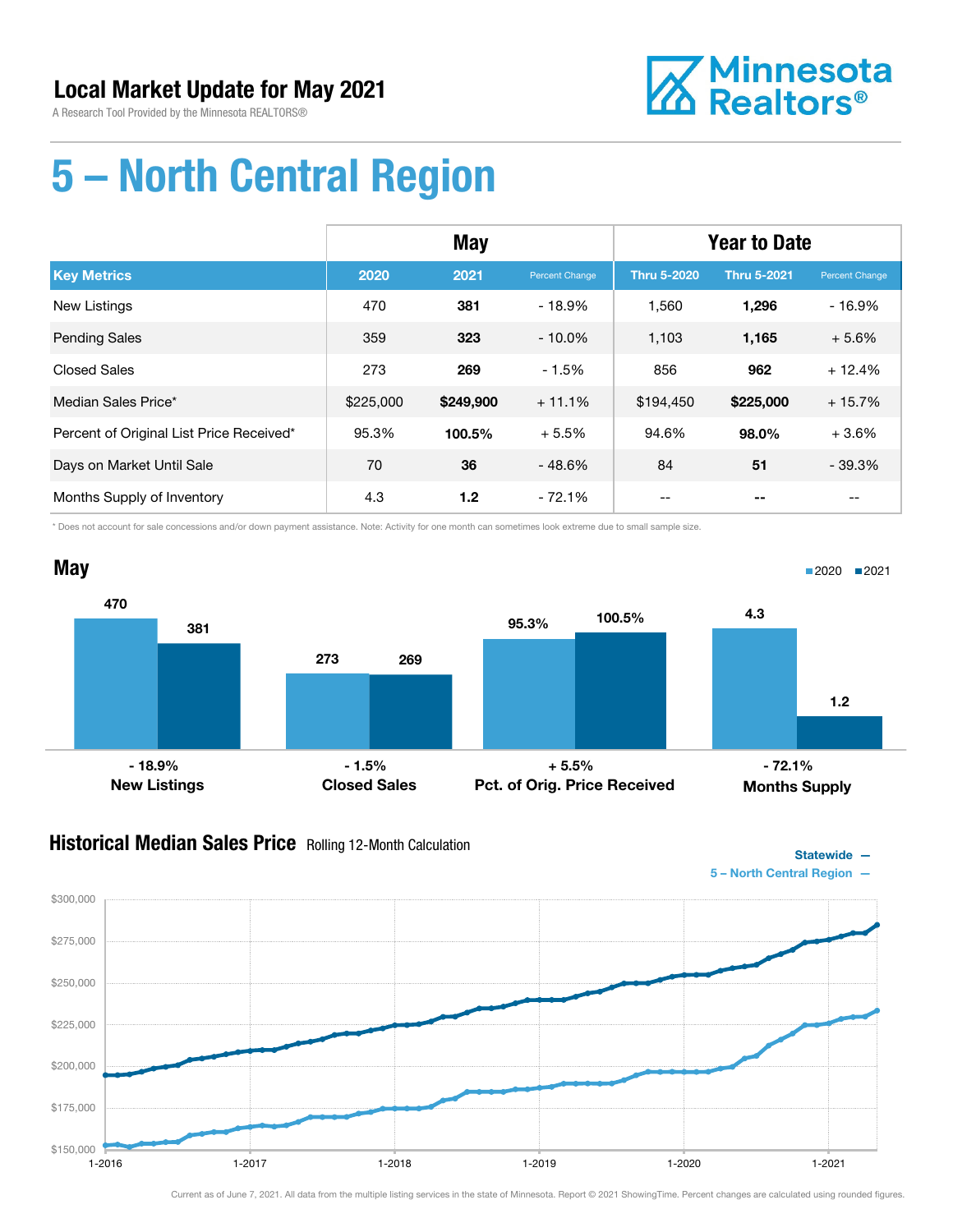A Research Tool Provided by the Minnesota REALTORS®



## 6E – Southwest Central Region

|                                          | <b>May</b> |           |                | <b>Year to Date</b> |                    |                |
|------------------------------------------|------------|-----------|----------------|---------------------|--------------------|----------------|
| <b>Key Metrics</b>                       | 2020       | 2021      | Percent Change | <b>Thru 5-2020</b>  | <b>Thru 5-2021</b> | Percent Change |
| <b>New Listings</b>                      | 171        | 183       | $+7.0%$        | 682                 | 717                | $+5.1%$        |
| <b>Pending Sales</b>                     | 156        | 170       | $+9.0%$        | 596                 | 631                | $+5.9%$        |
| <b>Closed Sales</b>                      | 128        | 147       | $+14.8%$       | 494                 | 522                | $+5.7%$        |
| Median Sales Price*                      | \$196,350  | \$230,000 | $+17.1%$       | \$177,000           | \$202,750          | $+14.5%$       |
| Percent of Original List Price Received* | 95.8%      | 100.4%    | $+4.8%$        | 95.7%               | 98.9%              | $+3.3%$        |
| Days on Market Until Sale                | 75         | 29        | $-61.3%$       | 70                  | 42                 | $-40.0\%$      |
| Months Supply of Inventory               | 2.8        | 1.3       | - 53.6%        | --                  |                    | --             |

\* Does not account for sale concessions and/or down payment assistance. Note: Activity for one month can sometimes look extreme due to small sample size.



### Historical Median Sales Price Rolling 12-Month Calculation



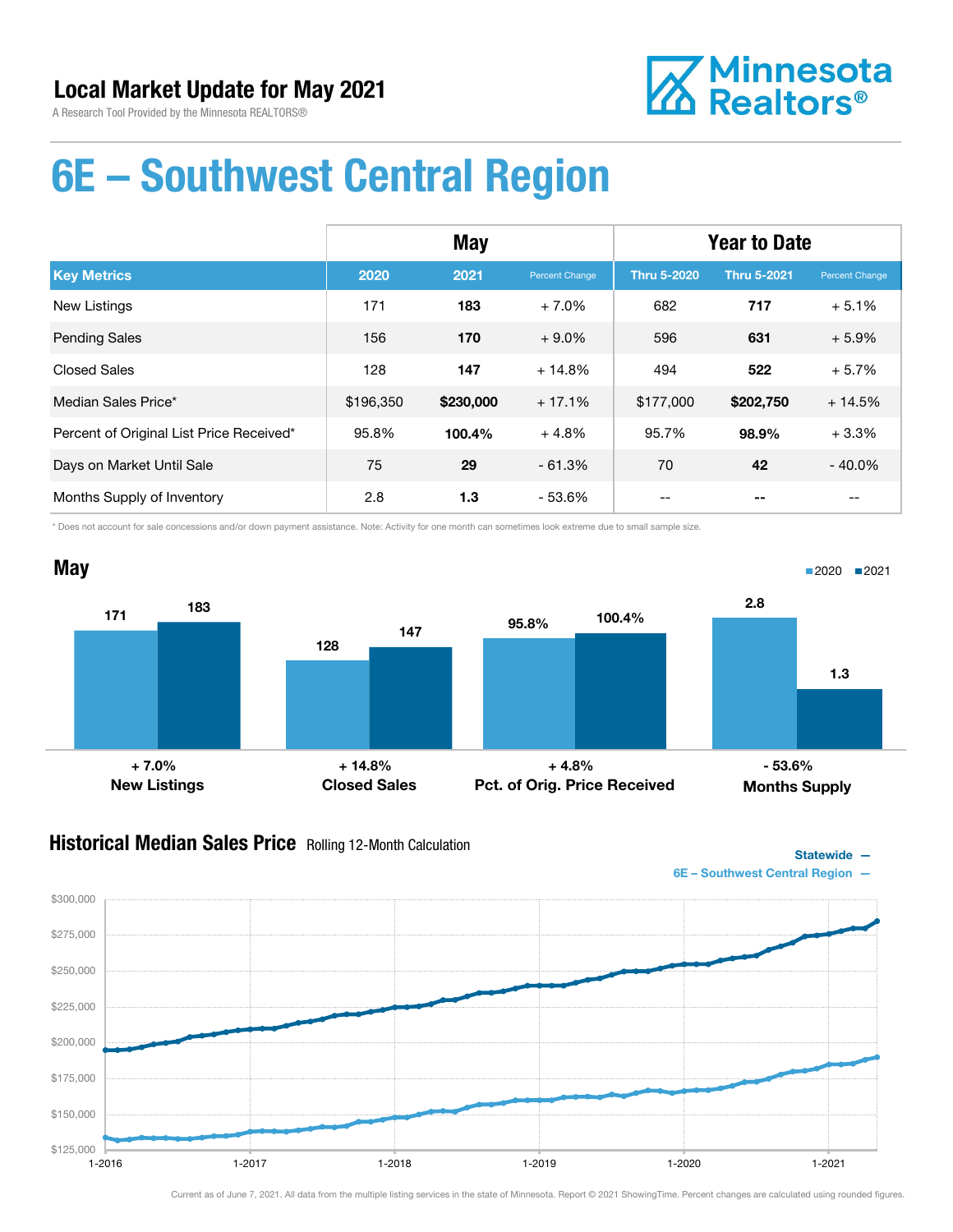**Z** Minnesota<br>**ZA** Realtors<sup>®</sup>

A Research Tool Provided by the Minnesota REALTORS®

## 6W – Upper Minnesota Valley Region

|                                          | <b>May</b> |           |                | <b>Year to Date</b> |                    |                |
|------------------------------------------|------------|-----------|----------------|---------------------|--------------------|----------------|
| <b>Key Metrics</b>                       | 2020       | 2021      | Percent Change | <b>Thru 5-2020</b>  | <b>Thru 5-2021</b> | Percent Change |
| <b>New Listings</b>                      | 42         | 53        | $+26.2%$       | 162                 | 183                | $+13.0%$       |
| <b>Pending Sales</b>                     | 38         | 47        | $+23.7%$       | 129                 | 182                | $+41.1%$       |
| <b>Closed Sales</b>                      | 28         | 41        | $+46.4%$       | 115                 | 180                | $+56.5%$       |
| Median Sales Price*                      | \$108,250  | \$102,000 | $-5.8%$        | \$90,000            | \$110,000          | $+22.2%$       |
| Percent of Original List Price Received* | 91.2%      | 94.9%     | $+4.1%$        | 89.4%               | 91.1%              | $+1.9%$        |
| Days on Market Until Sale                | 139        | 85        | $-38.8%$       | 112                 | 100                | $-10.7%$       |
| Months Supply of Inventory               | 5.1        | 2.3       | $-54.9%$       |                     |                    | --             |

\* Does not account for sale concessions and/or down payment assistance. Note: Activity for one month can sometimes look extreme due to small sample size.



### Historical Median Sales Price Rolling 12-Month Calculation



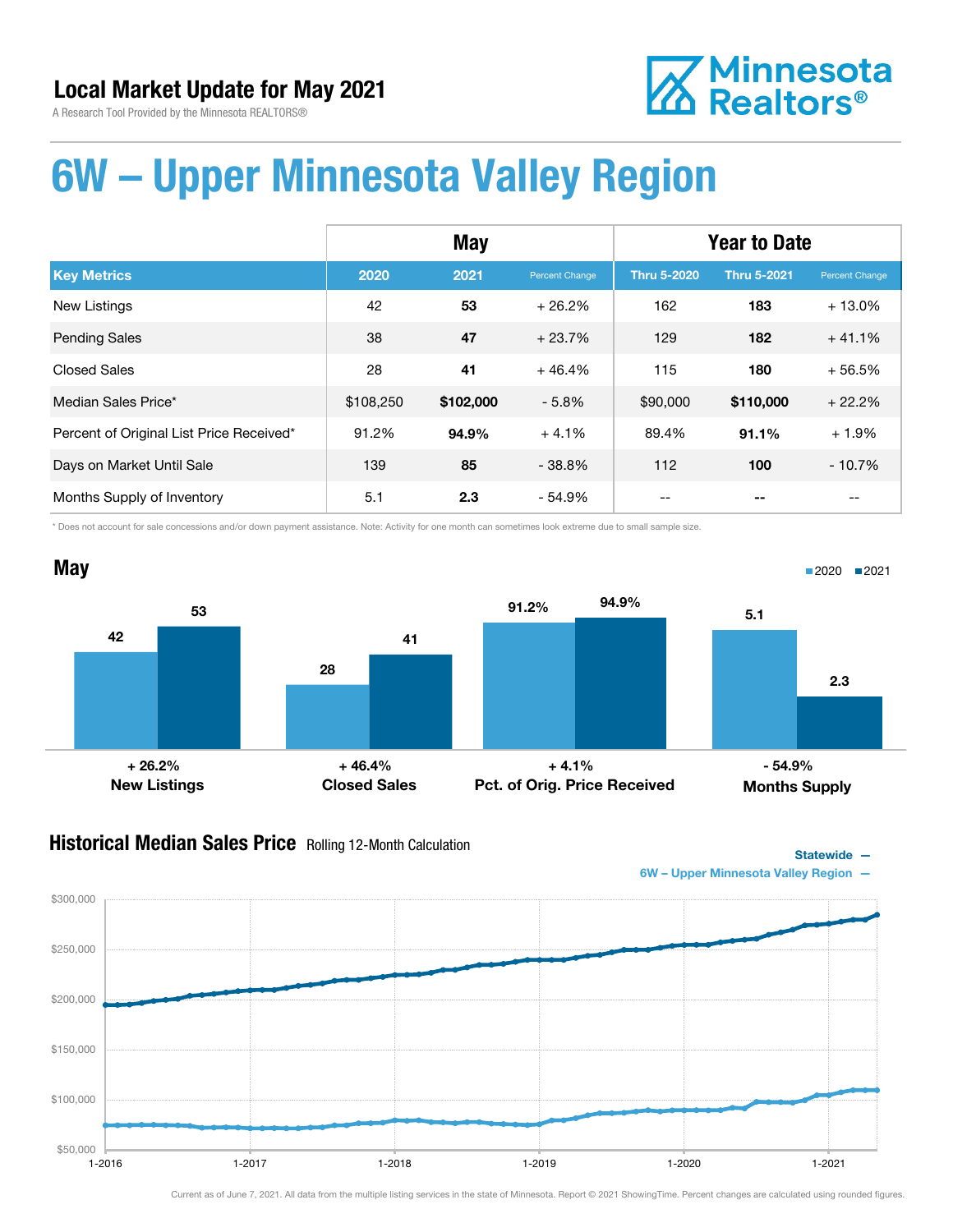A Research Tool Provided by the Minnesota REALTORS®



Statewide —

# 7E – East Central Region

|                                          | <b>May</b> |           |                | <b>Year to Date</b> |                    |                |
|------------------------------------------|------------|-----------|----------------|---------------------|--------------------|----------------|
| <b>Key Metrics</b>                       | 2020       | 2021      | Percent Change | <b>Thru 5-2020</b>  | <b>Thru 5-2021</b> | Percent Change |
| <b>New Listings</b>                      | 401        | 377       | $-6.0%$        | 1,478               | 1,432              | $-3.1%$        |
| <b>Pending Sales</b>                     | 307        | 311       | $+1.3%$        | 1,119               | 1,231              | $+10.0\%$      |
| <b>Closed Sales</b>                      | 252        | 258       | $+2.4%$        | 914                 | 995                | $+8.9%$        |
| Median Sales Price*                      | \$239,900  | \$289,500 | $+20.7%$       | \$233,710           | \$263,000          | $+12.5%$       |
| Percent of Original List Price Received* | 98.4%      | 102.6%    | $+4.3%$        | 97.3%               | 101.1%             | $+3.9%$        |
| Days on Market Until Sale                | 49         | 28        | $-42.9%$       | 58                  | 36                 | $-37.9%$       |
| Months Supply of Inventory               | 2.7        | 1.3       | - 51.9%        |                     |                    |                |

\* Does not account for sale concessions and/or down payment assistance. Note: Activity for one month can sometimes look extreme due to small sample size.



#### **Historical Median Sales Price** Rolling 12-Month Calculation

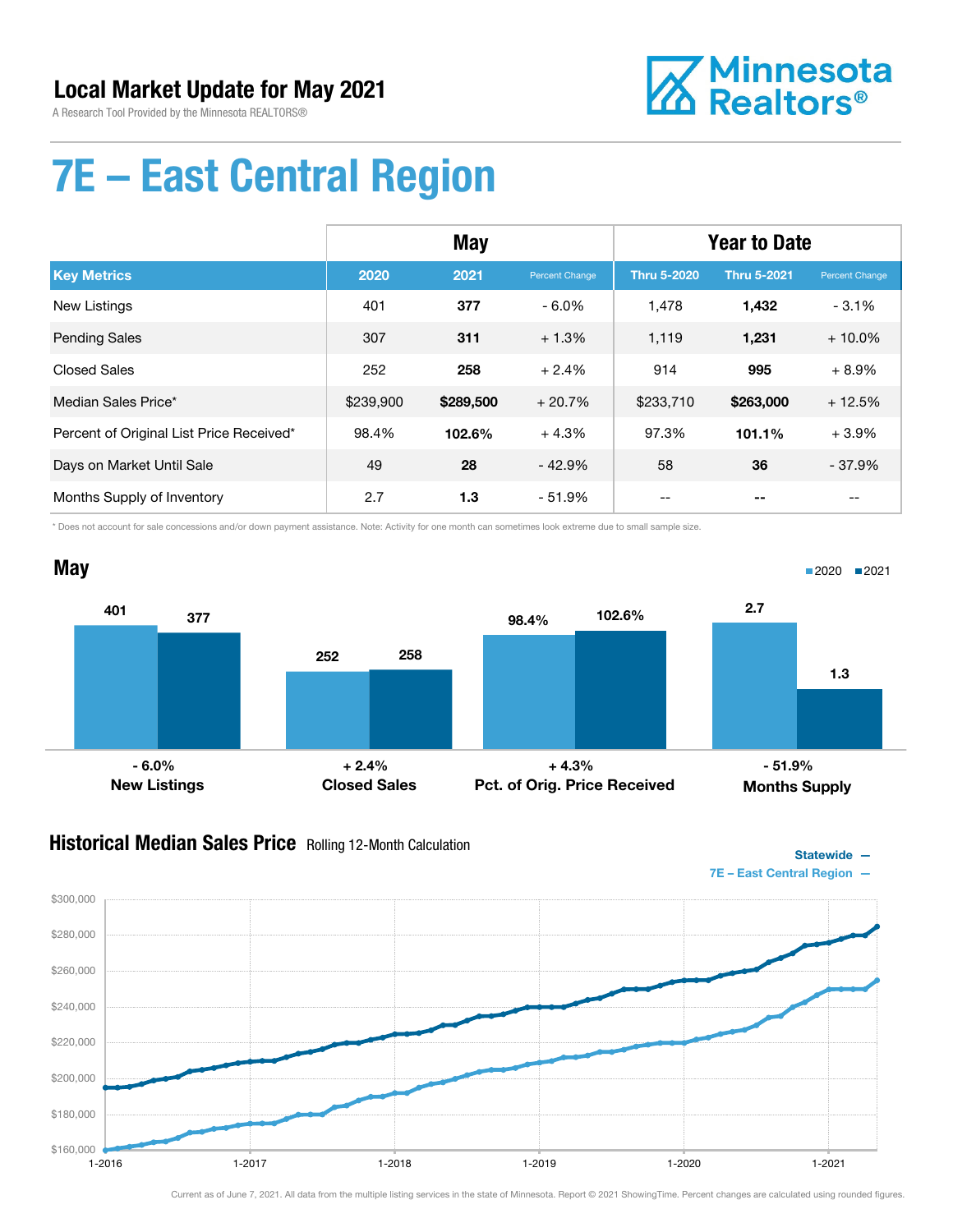A Research Tool Provided by the Minnesota REALTORS®



## 7W – Central Region

|                                          | <b>May</b> |           |                | <b>Year to Date</b> |                    |                |
|------------------------------------------|------------|-----------|----------------|---------------------|--------------------|----------------|
| <b>Key Metrics</b>                       | 2020       | 2021      | Percent Change | <b>Thru 5-2020</b>  | <b>Thru 5-2021</b> | Percent Change |
| <b>New Listings</b>                      | 1.042      | 946       | $-9.2%$        | 4,142               | 3,885              | $-6.2%$        |
| <b>Pending Sales</b>                     | 817        | 813       | $-0.5%$        | 3,021               | 3,376              | $+11.8%$       |
| <b>Closed Sales</b>                      | 682        | 682       | $0.0\%$        | 2,397               | 2,616              | $+9.1%$        |
| Median Sales Price*                      | \$255,250  | \$300,000 | $+17.5%$       | \$249,000           | \$294,633          | $+18.3%$       |
| Percent of Original List Price Received* | 99.0%      | 102.9%    | $+3.9%$        | 98.1%               | 101.3%             | $+3.3%$        |
| Days on Market Until Sale                | 40         | 23        | $-42.5%$       | 53                  | 35                 | $-34.0%$       |
| Months Supply of Inventory               | 2.7        | 1.0       | $-63.0%$       | --                  |                    | --             |

\* Does not account for sale concessions and/or down payment assistance. Note: Activity for one month can sometimes look extreme due to small sample size.



#### **Historical Median Sales Price** Rolling 12-Month Calculation



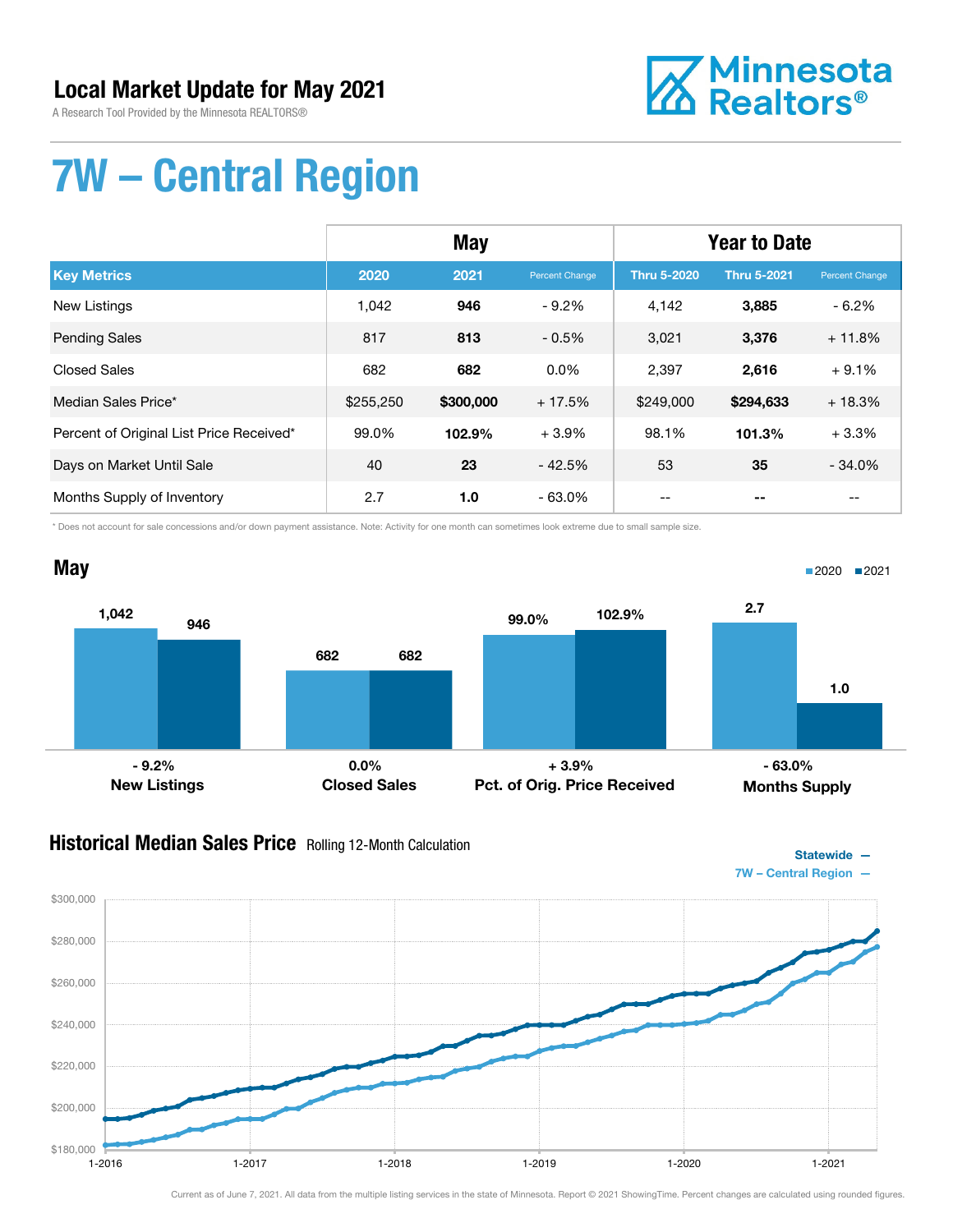A Research Tool Provided by the Minnesota REALTORS®



## 8 – Southwest Region

|                                          | <b>May</b> |           |                | <b>Year to Date</b> |                    |                |
|------------------------------------------|------------|-----------|----------------|---------------------|--------------------|----------------|
| <b>Key Metrics</b>                       | 2020       | 2021      | Percent Change | <b>Thru 5-2020</b>  | <b>Thru 5-2021</b> | Percent Change |
| <b>New Listings</b>                      | 151        | 131       | $-13.2%$       | 494                 | 487                | $-1.4%$        |
| <b>Pending Sales</b>                     | 125        | 119       | $-4.8%$        | 416                 | 479                | $+15.1%$       |
| <b>Closed Sales</b>                      | 91         | 110       | $+20.9%$       | 321                 | 411                | $+28.0%$       |
| Median Sales Price*                      | \$160,000  | \$146,000 | $-8.8%$        | \$128,000           | \$137,900          | $+7.7%$        |
| Percent of Original List Price Received* | 93.0%      | 96.7%     | $+4.0%$        | 90.8%               | 94.5%              | $+4.1%$        |
| Days on Market Until Sale                | 94         | 76        | $-19.1%$       | 103                 | 81                 | $-21.4%$       |
| Months Supply of Inventory               | 4.0        | 1.9       | - 52.5%        |                     |                    |                |

\* Does not account for sale concessions and/or down payment assistance. Note: Activity for one month can sometimes look extreme due to small sample size.



#### **Historical Median Sales Price** Rolling 12-Month Calculation



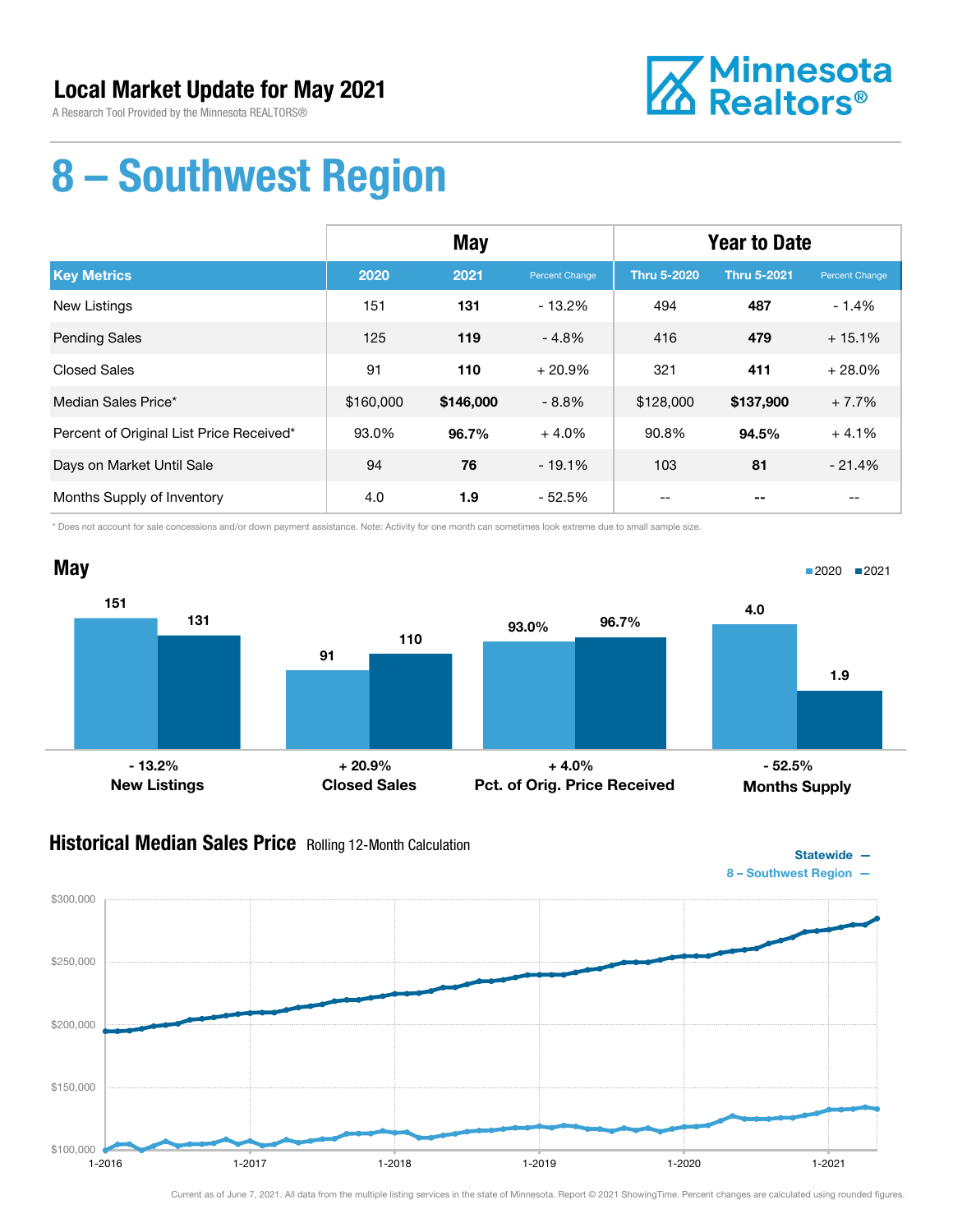A Research Tool Provided by the Minnesota REALTORS®



# 9 – South Central Region

|                                          | <b>May</b> |           |                | <b>Year to Date</b> |                    |                |
|------------------------------------------|------------|-----------|----------------|---------------------|--------------------|----------------|
| <b>Key Metrics</b>                       | 2020       | 2021      | Percent Change | <b>Thru 5-2020</b>  | <b>Thru 5-2021</b> | Percent Change |
| <b>New Listings</b>                      | 364        | 340       | $-6.6%$        | 1,428               | 1,370              | $-4.1%$        |
| <b>Pending Sales</b>                     | 341        | 297       | $-12.9%$       | 1,293               | 1,294              | $+0.1%$        |
| <b>Closed Sales</b>                      | 302        | 283       | $-6.3%$        | 1.010               | 1,061              | $+5.0%$        |
| Median Sales Price*                      | \$201,250  | \$208,000 | $+3.4%$        | \$180,000           | \$199,750          | $+11.0%$       |
| Percent of Original List Price Received* | 96.4%      | 100.4%    | $+4.1%$        | 95.0%               | 98.0%              | $+3.2%$        |
| Days on Market Until Sale                | 102        | 61        | $-40.2\%$      | 107                 | 76                 | $-29.0\%$      |
| Months Supply of Inventory               | 2.7        | 1.1       | - 59.3%        |                     |                    |                |

\* Does not account for sale concessions and/or down payment assistance. Note: Activity for one month can sometimes look extreme due to small sample size.



### Historical Median Sales Price Rolling 12-Month Calculation

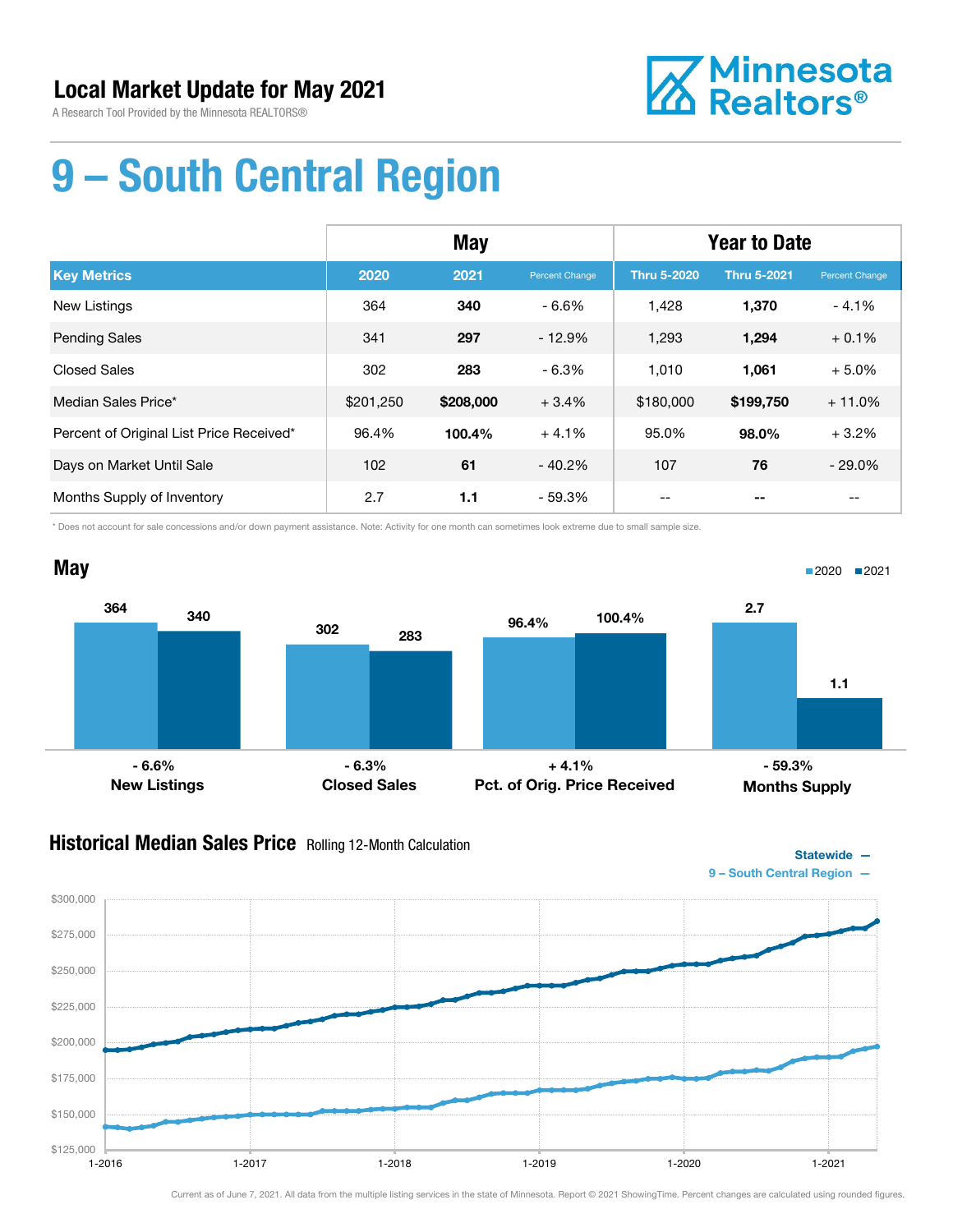A Research Tool Provided by the Minnesota REALTORS®



## 10 – Southeast Region

|                                          | <b>May</b> |           |                | <b>Year to Date</b> |                    |                |
|------------------------------------------|------------|-----------|----------------|---------------------|--------------------|----------------|
| <b>Key Metrics</b>                       | 2020       | 2021      | Percent Change | <b>Thru 5-2020</b>  | <b>Thru 5-2021</b> | Percent Change |
| <b>New Listings</b>                      | 811        | 736       | $-9.2%$        | 3,285               | 3,223              | $-1.9%$        |
| <b>Pending Sales</b>                     | 698        | 739       | $+5.9%$        | 2,777               | 3,116              | $+12.2%$       |
| <b>Closed Sales</b>                      | 572        | 677       | $+18.4%$       | 2,274               | 2,423              | $+6.6%$        |
| Median Sales Price*                      | \$224,950  | \$250,000 | $+11.1%$       | \$219,250           | \$237,725          | $+8.4%$        |
| Percent of Original List Price Received* | 97.8%      | 101.6%    | $+3.9%$        | 96.8%               | 99.7%              | $+3.0%$        |
| Days on Market Until Sale                | 49         | 29        | $-40.8%$       | 63                  | 41                 | $-34.9%$       |
| Months Supply of Inventory               | 2.4        | 0.9       | - 62.5%        |                     |                    |                |

\* Does not account for sale concessions and/or down payment assistance. Note: Activity for one month can sometimes look extreme due to small sample size.



#### Historical Median Sales Price Rolling 12-Month Calculation

 $$150,000$  - 1-2016

\$175,000

\$200,000

\$225,000

\$250,000

\$275,000

\$300,000





Current as of June 7, 2021. All data from the multiple listing services in the state of Minnesota. Report © 2021 ShowingTime. Percent changes are calculated using rounded figures.

1-2016 1-2017 1-2018 1-2019 1-2020 1-2021